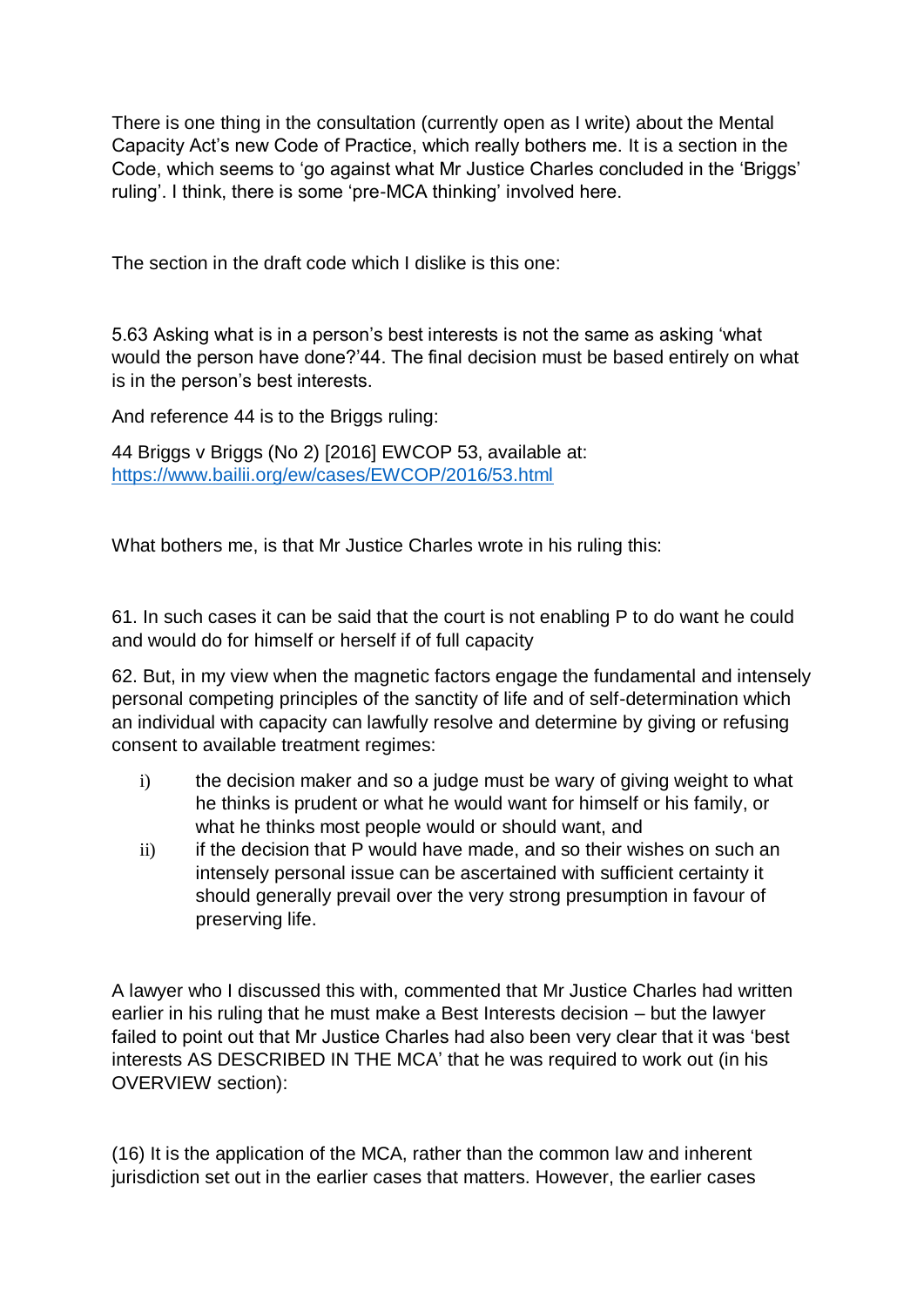remain relevant because they provide useful analyses of the relevant issues and form a central part of the background to the recommendations of the Law Commission on which the MCA was based and so to the MCA.

Which brings us to the heart of this: because if we must deduce the meaning of Best Interests BY READING THE MCA ITSELF then all we have to really work from, is section 4 of the Act. And section 4 of the Act, covers all degrees of mental incapacity from capacitous, to 'not-quite-capacitous', and then all of the way to something such as 'comatose'. And, the concept of best interests, applies to a huge range of decisions and in a wide variety of situations.

As Mr Justice Charles stated in his section 61 (see above) 'In such cases it can be said that the court is not enabling P to do want he could and would do for himself or herself if of full capacity' BUT he then opened his section 62 with 'But, in my view when the magnetic factors engage the fundamental and intensely personal competing principles of the sanctity of life and of self-determination which an individual with capacity can lawfully resolve and determine by giving or refusing consent to available treatment regimes:'.

We might think of 'advance directives' for a moment. The concept of advance directives existed before the MCA was enacted, as did the concepts of 'best interests' and 'substituted judgement'. But the MCA gave us Advance Decisions [to Refuse Treatment] as our (England and Wales) legally-defined version of an advance directive – other countries have different versions of an advance directive. For example, South Australia's version involves an official form which must be completed as detailed in its legislation. It isn't clear (prima facie it seems it is not possible), if it is possible to have a verbal advance directive in South Australia, whereas the MCA allows for advance decisions [which do not involve life-sustaining treatments] to be verbal.

There is, if we work solely from section 4 of the MCA, no reason to believe that in certain tightly-defined situations, the MCA's best interests cannot be 'we should do what the patient would have decided, provided we are sufficiently certain of what that is'. You cannot simply argue '… the MCA uses best interests and it doesn't use substituted judgement' - that is applying a sort of 'pre-MCA argument'.

The circumstances of Mr Briggs – and, it is clear to see of a cardiopulmonary arrest when before the arrest the patient was mentally capable – are:

1) A mentally-capable person was rapidly rendered comatose or unconscious, and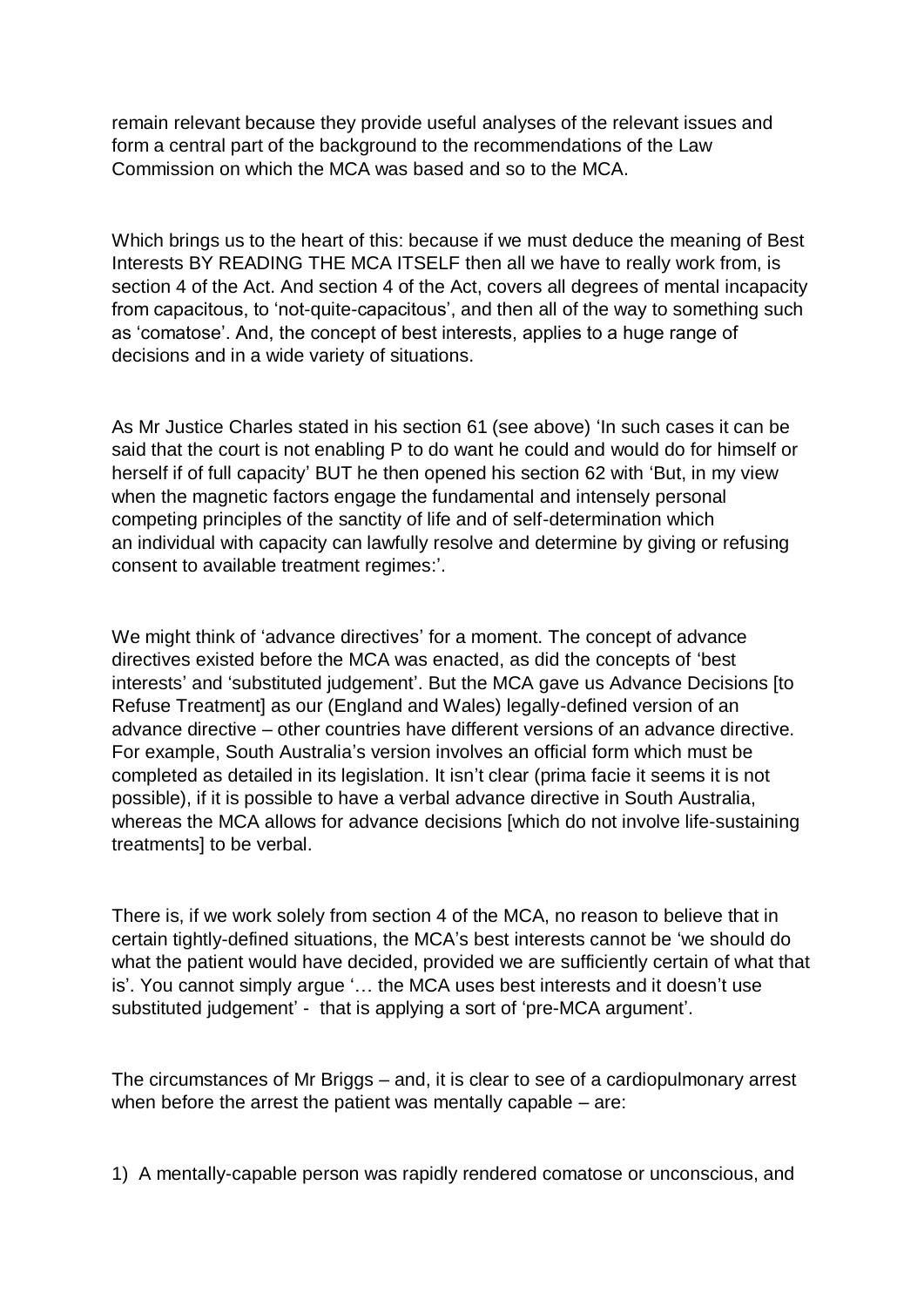2) The decision is whether or not to continue, or apply, a potentially life-sustaining intervention (continued CANH for Mr Briggs – attempted CPR in the situation of the cardiopulmonary arrest).

It is not clear – at least to me – exactly what Mr Justice Charles meant by 'generally' in his section 62. However, in the situations above, there is only one capacitous mind, and there is no 'incapacitous but engaged-with-life' mind (so it isn't a situation such as long-term advanced dementia: in the situations I am describing there are no 'views from an incapacitous person' to take into consideration). So, considering the strength of Informed Consent and self-determination while capacitous in our modern law, the approach of Mr Justice Charles which amounts to 'if the patient while previously capacitous had been able to consider the present situation with everything we currently know about it, what would 'that capacitous mind' have decided?' is in my view an obvious and reasonable one. And it also deals with the difficulty around 'motivation' which is introduced by MCA section 4(5).

Personally, I find it disturbing to 'argue with' a dying loved-one. So if a terminally-ill loved-one (the 'terminally ill' aspect isn't necessary in legal terms – but I'm usually considering end-of-life situations) had made it perfectly clear to me that 'If my heart stops, I want to be left alone to die – I absolutely do not want anyone to try and restart my heart, under any circumstances' then I have to be against attempted CPR. And, if I'm sharing a home with that loved-one, then I would of course assume that if my loved-one had a change of mind, my loved-one would tell me of that (see footnote). For this situation and CPR, the 'family carer' is in a subtly different situation compared to Mr Justice Charles: Mr Justice Charles had to work out what Mr Briggs would have wanted – the family-carer already knows that the loved-one doesn't want CPR (but, the family-carer might not be sure if the loved-one's collapse was because the heart had stopped).

## FOOTNOTE

The Mental Capacity Act is applied with all-manner of 'uncertainty'. And it is unreasonable to seek '100% uncertainty' in most real-world situations. If a 'dying' loved-one has made 'decisions about future interventions' clear to a family-carer who is living in the same home, then the family-carer will of course assume 'if dad decides to change his mind, and no longer absolutely doesn't want CPR to be attempted, then he will tell me'. That is IN THE REAL WORLD as certain as it is ever possible to be, 'that dad doesn't want CPR'. It is much more certain, than a person who is reading an ADRT refusing CPR but who doesn't live with the patient could be: there, the 'doubt' is 'has he retracted this ADRT'. The family-carer would of course have almost no doubt regarding any possible retraction of an ADRT – 'the first thing dad will do if he decides to change his ADRT, is to tell me he has done that'.